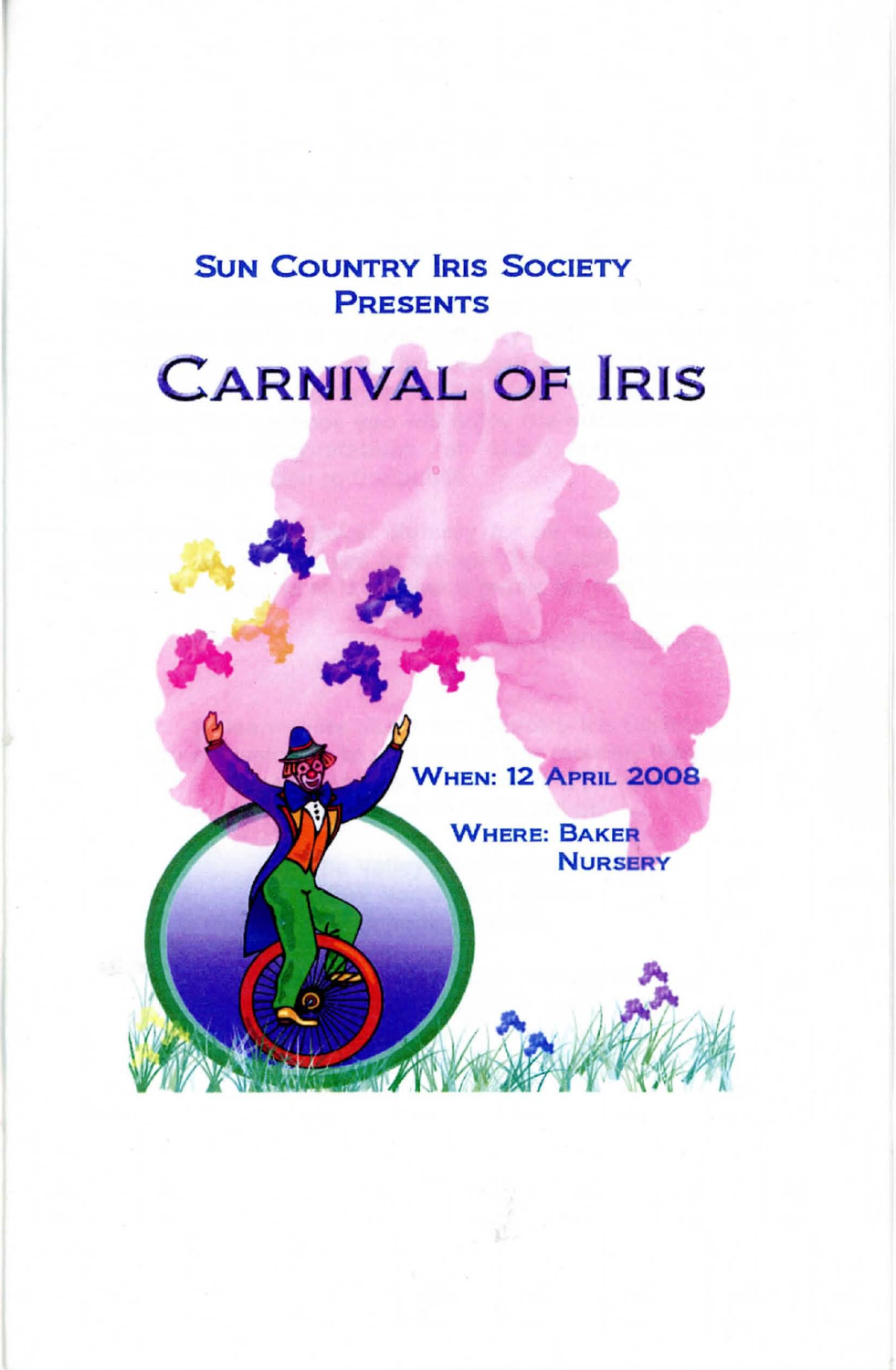#### SUN COUNTRY IRIS SOCIETY

An affiliate of the American Iris Society

Presents Our 38th Annual Spring Iris Show

## A CARNIVAL OF IRIS

Baker Nursery 3414 N. 40<sup>th</sup> Street Phoenix, Arizona

April 12th, 2008 Free Exhibit to the Public

Saturday, 11 :00 am to 4:00pm

This is an American Iris Society sanctioned show, conducted according to AIS rules and regulations, and judged according to AIS rules. The show committee will endeavor to protect all exhibits but cannot be responsible for the loss or damage to the exhibitor's property.

#### INDEX

General Rules Entry Tag Information Horticulture Division Seedling Division Youth Division Educational Division Commercial Display Division AIS Awards SCIS Awards Premium Award Contributors Gift Certificates Membership Information

#### SHOW COMMITTEE

Chairman: Jack Weber jhweber@cox.com Co-Chairman: Secretary/AIS Awards: Bill Maynard SCIS Awards: Jack Weber Show Schedule: Ardi Kary Staging/Set-up/Properties: All Members Classification: Show Committee Entry and Placement: Stell Fowler and Diane Mitchell Judges: Jack Weber Clerks: Jack Weber Hospitality: All Members Publicity: Lynn Eide Artistic Concepts: Show Committee Potted Iris Sales: Phyliss Norman Clean-up: Sun Country Iris Society Members

> The Sun Country Iris Society Show Awards Presentation Will be May  $6<sup>th</sup>$ , 2008 at 7:00pm

At the Valley Garden Center 1809 North 15th Avenue Phoenix Arizona

#### SUN COUNTRY OFFICERS - 2008

President: Ardi Kary Vice President: Jack Weber Secretary: Shirley Prouty Treasurer: Bill Maynard Director: Francelle Edwards Director: Gary Petterson Director: Sharon Petterson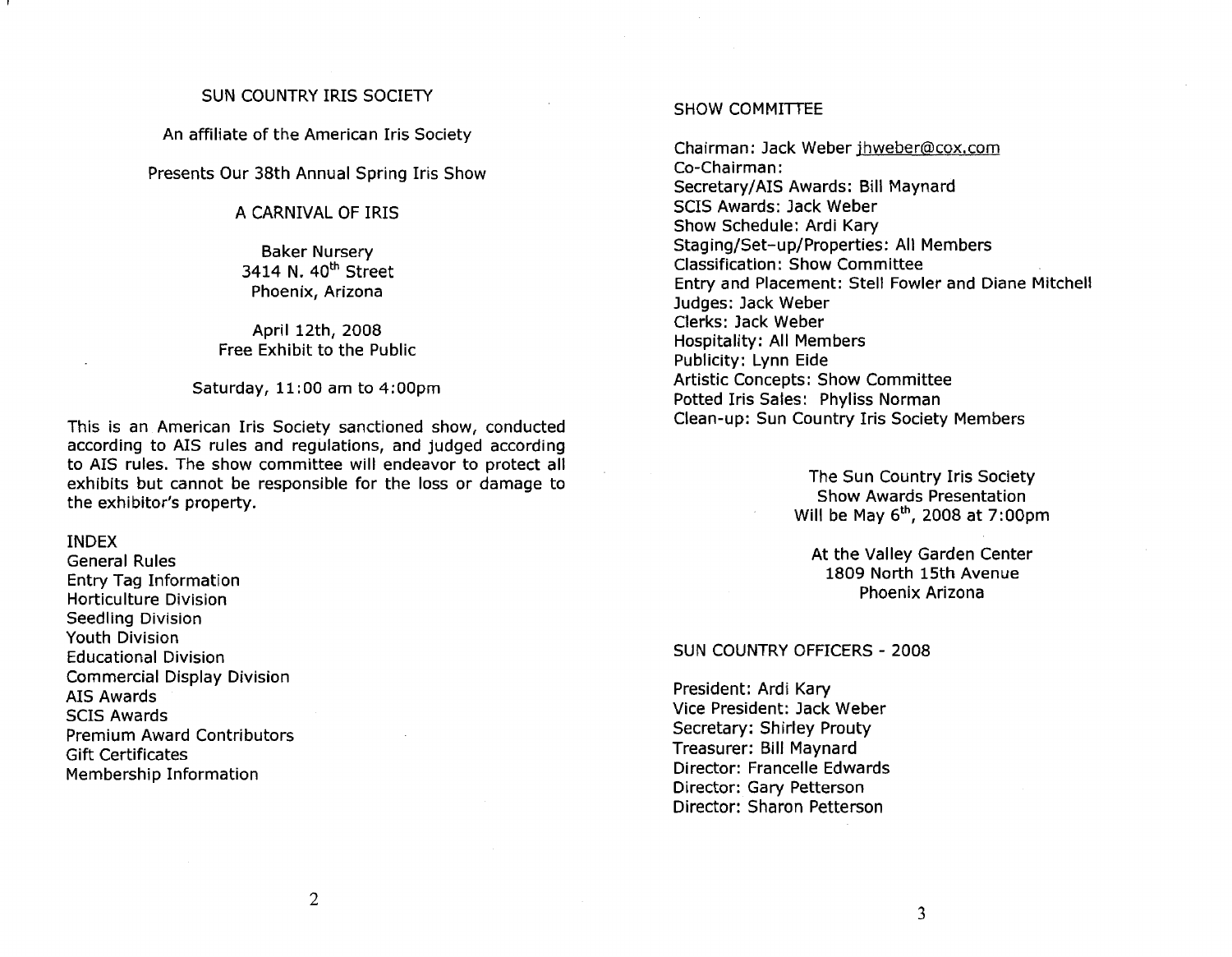#### GENERAL SHOW RULES

General Rules apply to all divisions. For specific information pertaining to your entry, see Special Rules for that Division.

1. Exhibition privileges are open to all persons without charge.

2. Entries accepted 7:30 am - 9:00 am, April 12th. Late entries accepted for display only.

3. Entries must be clearly, correctly, and completely identified and entered in the proper division, section and group/class; to be judged.

4. No judge or deSignated apprentice judge may judge in a section where the judge or a member of the judge's family has an entry.

5. Judging will begin at 9: 30am, April 12th. Only judges, designated apprentices, show Chairpersons, and clerks are permitted in the exhibition area during judging.

6. Judging will be done in accordance to AIS rules. Any award, either AIS or SCIS, may be withheld at the judges' discretion if no worthy specimen is available. Decisions of the judges are final.

7. Official AIS rules and regulations cannot be violated.

8. Exhibits and ribbons must remain on display until 4:00pm, April 12th. All entries must be removed by 4:30pm on that date.

AIS Entry Tags, Exhibitor Numbers and Forms will be available at the April 1st Sun Country Iris Society general meeting and at the show location from 7:30am to 9:00am on April  $12<sup>th</sup>$ .

Please print in blue or black ink only. Complete both portions of each tag, following the Show Schedule outline.

Group refers to horticultural entries.

Class refers to artistic entries.

Variety refers to the name of the iris or the title of an artistic entry.

Entry No. is the Exhibitor Number assigned by Show Secretary.

#### DIVISION I - HORTICULTURE

While the Scale of Points varies for each section, all sections are scored 75 points for cultural perfection (flower and stalk) and 25 points for condition and grooming.

#### SPECIAL RULES

1. Entries must have been grown and entered in person by the exhibitor.

2. Entries placed on the show bench will be judged as groomed by the exhibitor.

3. Exhibitors may enter only one stalk of any particular variety, but may enter as many varieties as desired. (Collections are excepted; see Section K)

4. Display containers will be furnished by the Show committee.

5. Single specimen entries will be placed in alphabetical order of variety name within sections/groups. Each variety (cultivar) is a separate class for judging.

6. Faded stalks may be groomed or removed by the Show Committee or the exhibitor anytime after the judging is completed.

Section A - TALL BEARDED

Section B - ARIL AND ARILBRED Group 1 - Aril Group 2 - Arilbred Group 3 - Aril-med

Section C - MEDIAN AND DWARF Group 1 - Border Bearded Group 2 - Miniature Tall Bearded Group 3 - Intermediate Bearded

Group 4 - Standard Dwarf Bearded

Group 5 - Miniature Dwarf Bearded

Section D - SPURIA

Section E - LOUISIANA

4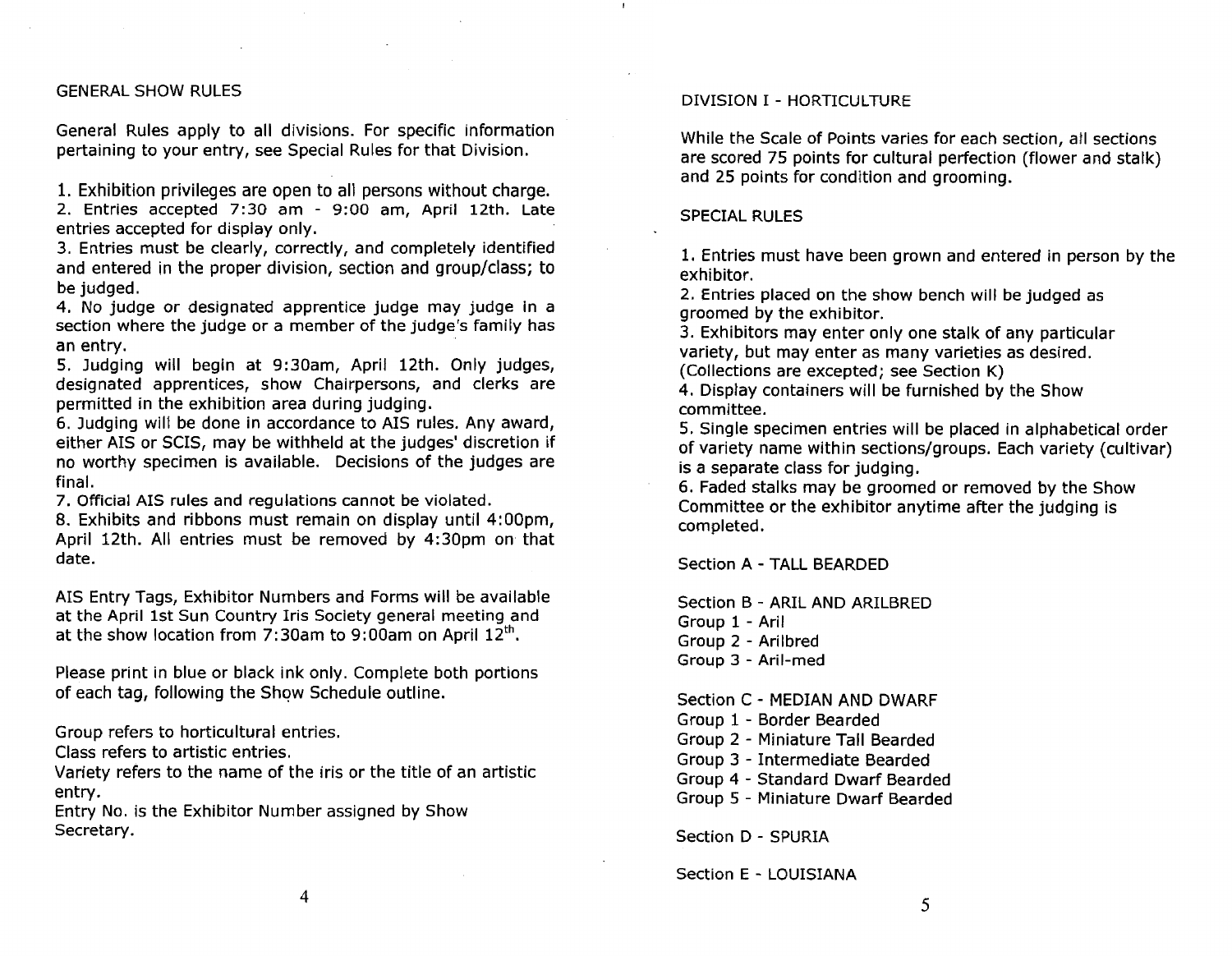Section F - SIBERIAN

Section G - HISTORIC IRISES (introduced prior to 1978)

Section H \* - BULBOUS (Eligible for limited AIS awards)

Section I \* - RELATED GENERA (Not eligible for AIS awards)

Section J \* - MISCELLANEOUS Any iris not listed above.

Section K - COLLECTIONS Three (3) stalks. Exhibitors may enter more than one collection in each group, but each collection must be a different type; for example: Tall Bearded, Spuria, Louisiana.

Group 1 - Same type, same variety Group 2 - Same type, 3 different varieties

Section L - Single Bloom

(may not have award ribbons counted for Silver and Bronze Medal/Certificates and are not eligible for the "Best Specimen of Show" award.)

Sections or groups for bulbous irises and collections and English boxes are eligible to receive award ribbons, special section awards and section rosettes. Award ribbons are included in the tally for Silver and Bronze Medal/Certificates although these entries are not eligible for the "Best Specimen of Show" Award

DIVISION II - SEEDLINGS

Any type of iris not introduced into commerce. Must be entered under seedling number or registered name and must be made in the name of the originator (hybridizer). To indicate type of seedling on the entry tag, use Section/Group as outlined in Division 1.

#### DIVISION III - ARTISTIC DESIGN

#### SPECIAL RULES

1. Arrangements must be the work of the exhibitor, but the plant material need not have been grown by the exhibitor. 2. Exhibitors are limited to one entry in each class.

3. Iris must be used in all arrangements and must be the predominating feature. Iris of any type may be used, unless specified. Though not required, iris used may be identified on a separate card.

4. Dried or treated natural plant material is acceptable, but fresh material must predominate. No painted fresh material or artificial plant material is permitted.

5. No background boards may be used except in Section A. Backboards will be furnished by the Show Committee.

6. Interpretive accessories may be used, but must be subordinate. Use is required only if specified.

7. Containers should be marked on the underside with owner's name and address.

8. Exhibitors are responsible for maintaining arrangements in fresh, groomed condition after judging is completed and for removing exhibits promptly at the close of the show.

9. The use of any part(s) of plants on the state conservation list, plants that are illegal in the State of Arizona, and plants that are poisonous is strictly prohibited. When in doubt, leave it out.

\*\*\*The show committee will endeavor to protect all exhibits but cannot be responsible for the loss or damage to the exhibitor's property. \*\*\*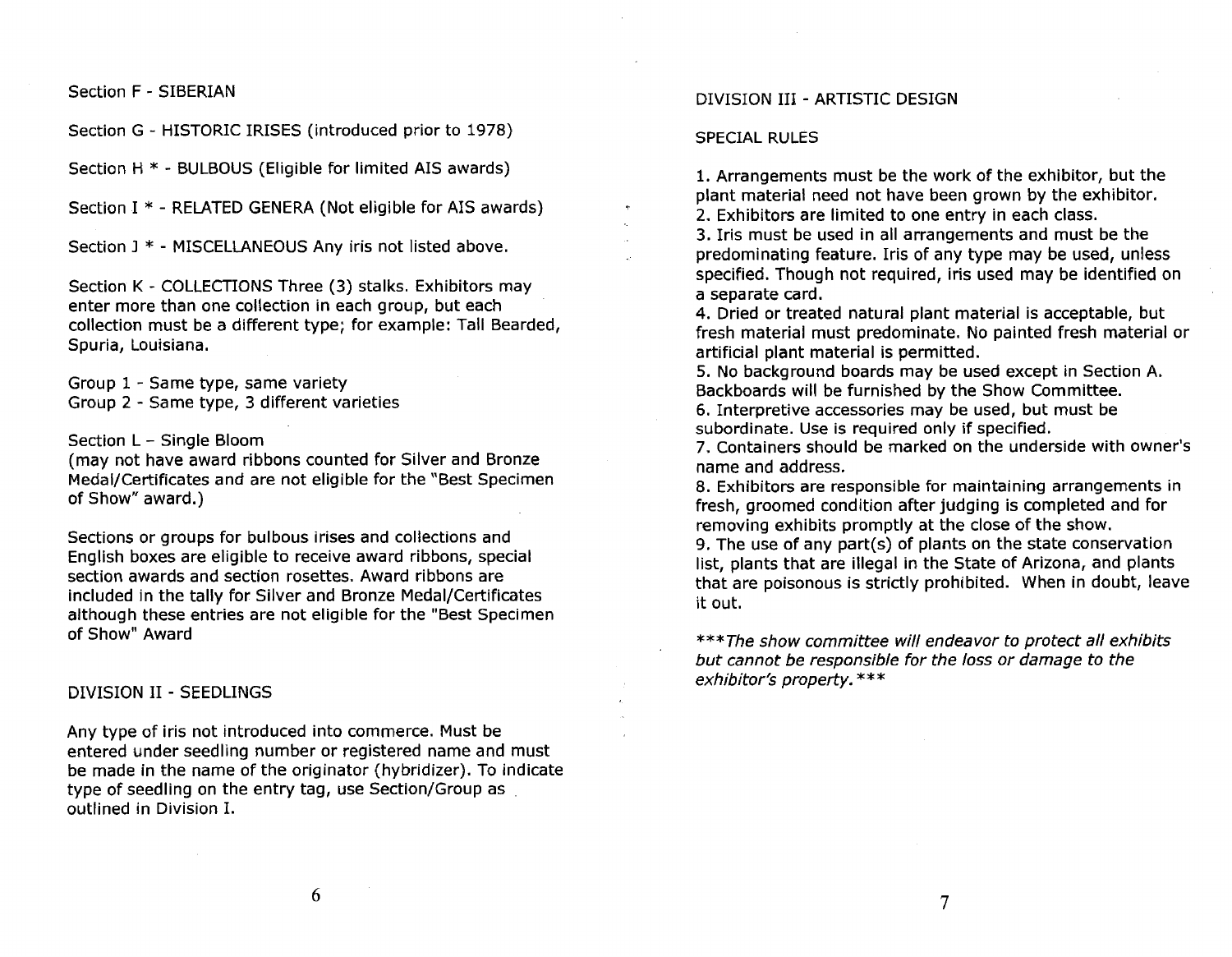#### THEME: A CARNIVAL OF IRIS

Just as one looks forward to a bloom season, we look forward to our iris show each spring. This year our artistic division features an array of irises interpreting "A CARNIVAL OF IRIS''.

- Section A Backboards (32" high, 24" wide with two 12" wings) will be furnished.
	- Class  $1 -$  Ferris Wheel  $-$  A tall arrangement, not to exceed 30" in height. The backboard may be draped.
- Section B Sun Country Iris Society members only. For novices (no first place ribbons won in previous shows).
	- Class 1 Bearded Lady - Free interpretation.
- Section C Open to all.
	- Class  $1 -$ Rocket Ride - Arrangement using a single iris stalk.
	- Class 2 Merry-Go-Round - Mass design with iris and other spring blooms.
	- Class 3 Carnival After Dark - Dark irises required.
	- Class 4 House of Mirrors - Creative use of mirror(s) and/or visible water.

AIS EXHIBITION CERTIFICATE is automatically awarded by the panel of judges for the Best Seedling of Show. An EC will also be awarded to any seedling receiving 5 or more votes from accredited AIS judges attending the show.

In the event of a tie for Sweepstakes for either Medal or Section Certificates; second place, then third place, then honorable mention ribbons will be counted. Rosettes are not considered in the case of a tie.

#### SUN COUNTRY IRIS SOCIETY AWARDS

Sun Country Iris Society will present AWARDS to exhibitors for:

Horticulture Division:

"

Best Tall Bearded Best Aril/Arilbred Best Median/Dwarf Best Spuria - In Memory of Betty Wickenkamp Best Louisiana Best Siberian Best Bulbous Best Miscellaneous Best Collection Best Specimen of Show **Sweepstakes** Sweepstakes Runner-up

Specialty Awards: Best Black Tall Bearded - In Memory of Gloria Beatty Best Plicata - Joyce Poling Award Best Space Age - Avery Poling Award Best Bicolor - Kary Iris Garden Award Best White - Patrick Orr Award Best Louisiana - Bill Maynard Award Best Single Bloom - Hall Bradshaw Award

Seedling Division: Best Seedling of Show